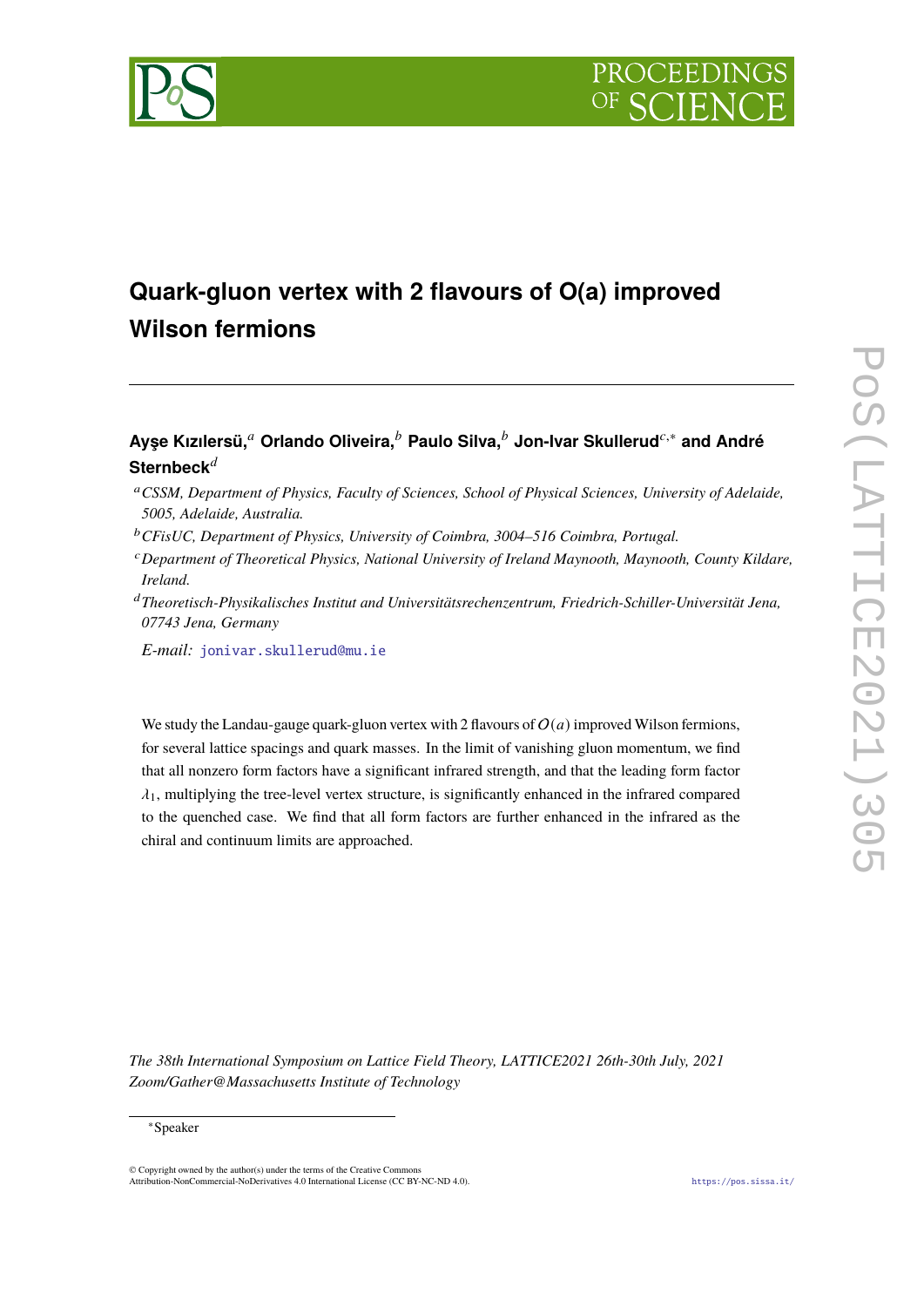#### **1. Introduction**

The quark–gluon vertex is one of the basic ingredients of QCD, along with the gluon and quark propagators and the three-gluon and four-gluon vertices. It encodes the fundamental interaction between quarks and gluons, and as such lends itself naturally to defining an effective charge (running coupling). It is also a crucial ingredient in the gap equation (Dyson–Schwinger equation) for the quark propagator. Indeed, its role in this equation and its relation to dynamical chiral symmetry breaking  $(D \chi SB)$  and quark confinement provides a compelling reason to study it in more detail.

Since the nonperturbative quark and gluon propagators (at least in Landau gauge) are by now very well known, it is clear that consistent results, including a sufficient level of  $D<sub>X</sub>SB$  and adequate meson phenomenology, cannot be obtained with a bare vertex or indeed a vertex constructed from the abelian Ward–Takahashi identity. In particular, vertex structures beyond the one found at tree level are crucial to obtaining the correct phenomenology.

In recent years there has been significant progress in our understanding of the quark–gluon vertex using functional methods and constraints from the longitudinal and transverse Slavnov–Taylor identities (see for example  $[1-5]$  $[1-5]$ ). There has only been a very small number of lattice calculations, mostly in the quenched approximation [\[6–](#page-8-0)[9\]](#page-8-1). Here we report on and update a recent calculation with  $N_f = 2$  dynamical fermions and several lattice spacings and quark masses [\[10\]](#page-8-2).

#### **2. Calculation details**

#### **2.1 Lattice parameters**

We have used gauge ensembles from Regensburg QCD (RQCD) collaboration [\[11\]](#page-8-3), with  $N_f = 2$  nonperturbatively clover-improved Wilson fermions. The parameters used are listed in Table [1.](#page-1-0) In addition to the RQCD ensembles, we have produced a quenched ensemble with lattice spacing  $a = 0.07$  fm (matching the L07 and H07 ensembles), but with a larger valence quark mass  $m_{\pi} \approx 1000$ MeV. The configurations have been fixed to Landau gauge using an overrelaxation algorithm. More details can be found in [\[10\]](#page-8-2).

<span id="page-1-0"></span>

| Name            | ß    | К       | $a$ [fm] | V                  | $m_\pi$ [MeV] | $N_{\rm cfg}$ | $N_{\rm src}$         |
|-----------------|------|---------|----------|--------------------|---------------|---------------|-----------------------|
| L <sub>08</sub> | 5.20 | 0.13596 | 0.081    | $32^3 \times 64$   | 280           | 900           | 4                     |
| H <sub>07</sub> | 5.29 | 0.13620 | 0.071    | $32^3 \times 64$   | 422           | 900           | 4                     |
| L <sub>07</sub> | 5.29 | 0.13632 | 0.071    | $32^3 \times 64$   | 295           | 908           | 4                     |
| L07-64          | 5.29 | 0.13632 | 0.071    | $64^{3} \times 64$ | 290           | 750           | $\mathcal{D}_{\cdot}$ |
| H <sub>06</sub> | 5.40 | 0.13647 | 0.060    | $32^3 \times 64$   | 426           | 900           | 4                     |
| O07             | 6.16 | 0.1340  | 0.071    | $32^3 \times 64$   | 1000          | 998           | $\overline{4}$        |

**Table 1:** Lattice ensembles and parameters used in this study.

We have used the same clover action for the valence quarks as for the sea quarks, with an off-shell  $O(a)$ -improved "rotated" quark propagator,

<span id="page-1-1"></span>
$$
S_R(x,y) = \left\langle (1 + b_q a m)^2 (1 - c_q a \overrightarrow{B}(x)) M^{-1}(x,y;U) (1 + c_q a \overleftarrow{B}(y)) \right\rangle , \tag{1}
$$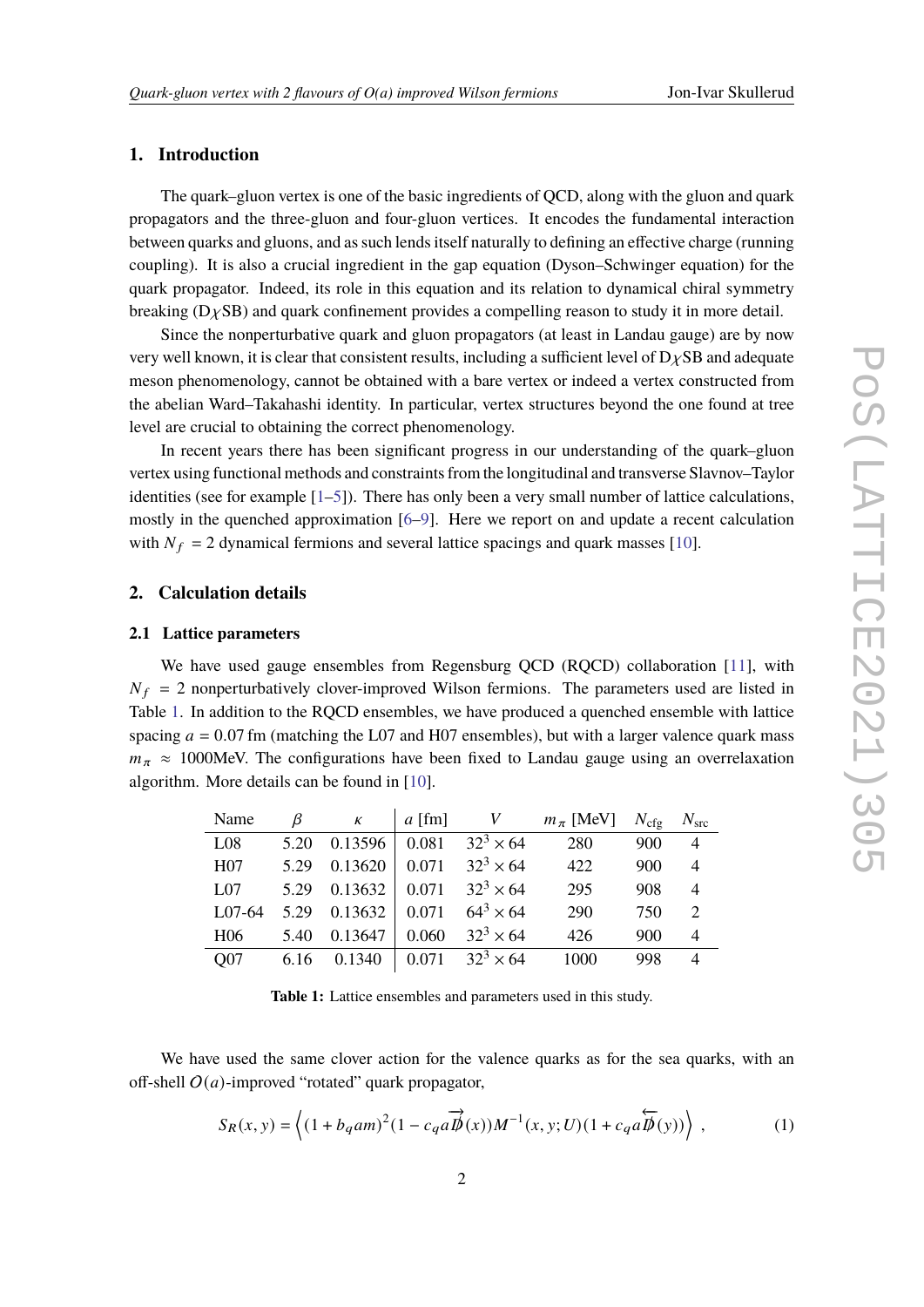where  $M(x, y; U)$  is the fermion matrix evaluated on a single gauge configuration U. The quark– gluon vertex is then determined after Fourier transforming by

$$
\Lambda_{\mu}^{a,\text{lat}}(p,q) = S_R(p)^{-1} \left\langle \left\langle S_R(p;U) A_{\mu}^a(q) \right\rangle \right\rangle S_R(p+q)^{-1} D(q)_{\nu\mu}^{-1},\tag{2}
$$

where  $\langle \langle \cdot \rangle \rangle$  denotes averaging over gauge fields only, while  $S_R(p;U)$  is the Fourier transform of [\(1\)](#page-1-1) evaluated on a single gauge configuration  $U$ .

#### **2.2 Extracting form factors**

The one-particle irreducible quark-gluon vertex,  $(\Lambda_\mu^a)_{\beta\rho}^{ij} = t_{ij}^a (-ig_0 \Gamma_\mu)_{\beta\rho}$ , can be written in terms of 12 independent tensor structures in a general kinematics. Here we will consider only the soft gluon kinematics, where the gluon momentum is zero, and hence the vertex depends only on the quark momentum  $p$ . In this kinematics, the quark–gluon vertex can be expressed in terms of three independent tensor structures with associated form factors  $\lambda_{1,2,3}$ ,

<span id="page-2-0"></span>
$$
\Gamma_{\mu}(p) = \lambda_1(p^2)\gamma_{\mu} + 4\lambda_2(p^2)\rlap/p p_{\mu} + 2i\lambda_3(p^2)p_{\mu} \,. \tag{3}
$$

From [\(3\)](#page-2-0), we derive the following expressions which may be used to determine the form factors  $\lambda_i$ ,

<span id="page-2-2"></span>
$$
\lambda_1 = \frac{1}{3} \left( \delta_{\mu\nu} - \frac{p_\mu p_\nu}{p^2} \right) \text{Tr}_4 \gamma_\nu \Gamma_\mu , \qquad (4)
$$

$$
\lambda_2 = \frac{1}{12p^2} \left( \delta_{\mu\nu} - 4 \frac{p_\mu p_\nu}{p^2} \right) \text{Tr}_4 \gamma_\nu \Gamma_\mu , \qquad (5)
$$

$$
\lambda_3 = \frac{p_\mu}{2ip^2} \operatorname{Tr}_4 \Gamma_\mu \,. \tag{6}
$$

In addition to these *covariant* expressions we also employ the following *non-covariant* expressions for  $\lambda_1, \lambda_2$ ,

<span id="page-2-5"></span><span id="page-2-4"></span>
$$
\lambda_1 = \text{Tr}_4 \,\gamma_\mu \Gamma_\mu \Big|_{p_\mu=0},\tag{7}
$$

<span id="page-2-3"></span><span id="page-2-1"></span>
$$
\lambda_2 = \frac{p_\mu p_\nu}{4p^2} \operatorname{Tr}_4 \gamma_\nu \Gamma_\mu \Big|_{\nu \neq \mu} \,. \tag{8}
$$

In [\[10\]](#page-8-2) only the non-covariant expressions were used. Here we will also present results using the covariant expressions. We note that these were previously used in [\[8\]](#page-8-4).

#### **2.3 Tree-level correction**

The tree-level rotated vertex in the soft gluon kinematics is given by

$$
\Gamma_{\mu}^{(0)}(p,0,p) = \frac{1}{(1 + c_q^2 a^2 K^2(p))^4} \Biggl\{ \gamma_{\mu} \Biggl[ \bigl( 1 + c_q^2 a^2 K^2(p) \bigr)^2 C_{\mu}(p) \Biggr] \n-4a^2 K_{\mu} \mathbf{K}(p) \Biggl[ 2c_q^2 C_{\mu}(p) - c_q \bigl( 1 - c_q^2 a^2 K^2(p) \bigr) \Biggr] \n-2ia K_{\mu} \Biggl[ -2c_q^2 a^2 K^2(p) + \frac{1}{2} \bigl( 1 - c_q^2 a^2 K^2(p) \bigr) \n-2c_q \bigl( 1 - c_q^2 a^2 K^2(p) \bigr) C_{\mu}(p) \Biggr] \Biggr\},
$$
\n(9)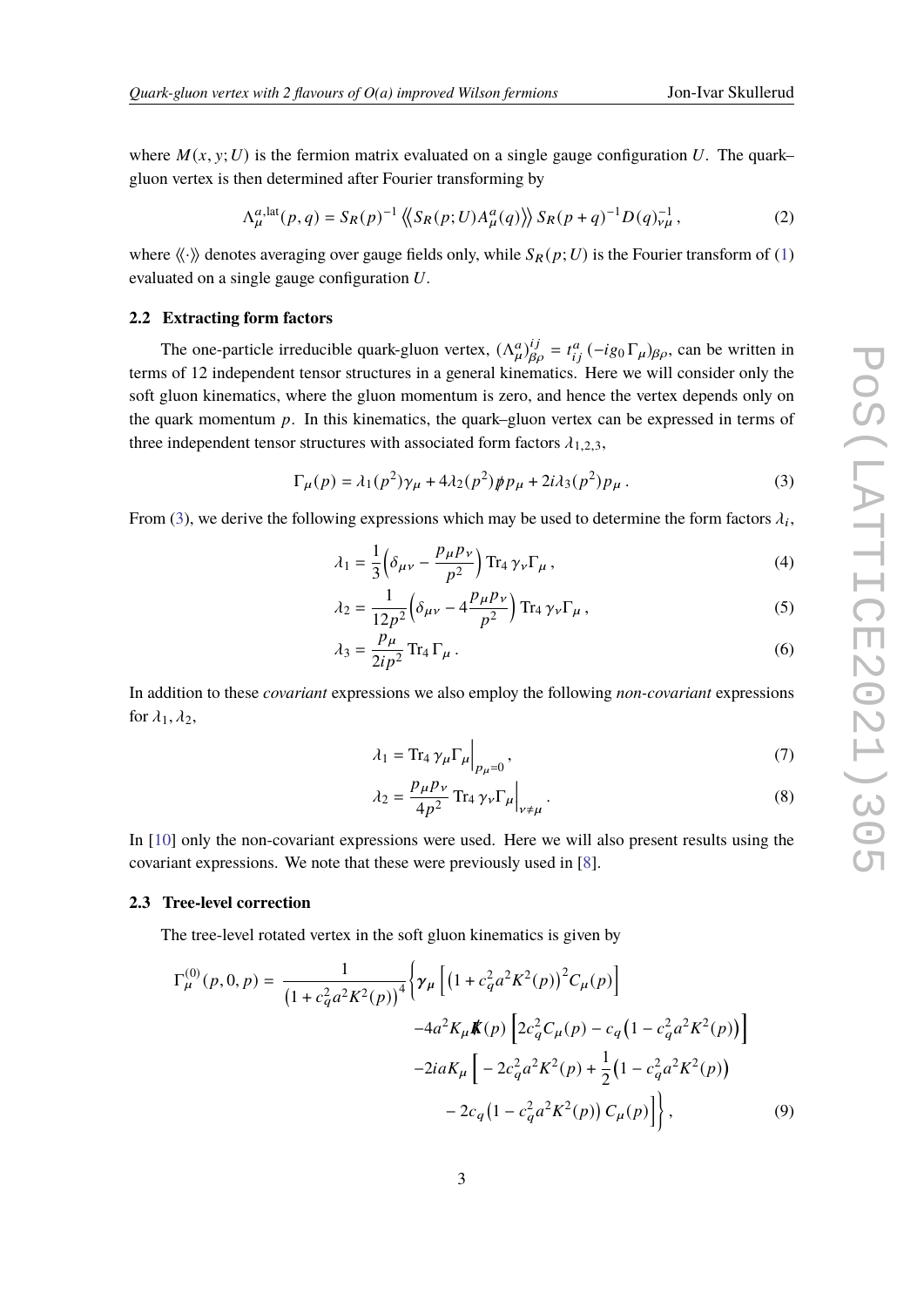<span id="page-3-0"></span>

**Figure 1:** Comparison of covariant and non-covariant determination of  $\lambda_1$  (left) and  $\lambda_2$  (right) from the H06 (top) and L07 (bottom) ensembles, with and without tree-level correction. The data have not been renormalised.

where the lattice momentum variables  $K_{\mu}$ ,  $C_{\mu}$  are given by

$$
K_{\mu}(p) = \frac{1}{a}\sin(p_{\mu}a), \qquad C_{\mu}(p) = \cos(p_{\mu}a). \qquad (10)
$$

From this we note that all three form factors have a nontrivial momentum dependence already at tree level on the lattice, and we correct for this by dividing the raw lattice data for  $\lambda_1$  (which is 1 at tree level in the continuum) by its tree-level form, while for  $\lambda_2$  and  $\lambda_3$  (which are zero at tree level in the continuum) we subtract off the tree-level expressions from [\(9\)](#page-2-1). The tree-level form also suggests replacing the Fourier transform momentum p with the lattice momentum  $K(p)$  in [\(4\)](#page-2-2)–[\(8\)](#page-2-3). The detailed procedure for extracting and tree-level correcting the form factors is presented in [\[10\]](#page-8-2).

# **3. Results**

In figure [1](#page-3-0) we compare the covariant [eqs  $(4)$ ,  $(5)$ ] to the non-covariant [eqs  $(7)$ ,  $(8)$ ] extraction of  $\lambda_1$  and  $\lambda_2$ , for the H06 and L07 ensembles, with and without tree-level correction. We see that the results for  $\lambda_1$  agree perfectly in the infrared, but diverge for  $pa \geq 0.5$ . This is in part due to the tree-level correction: the uncorrected (raw) data agree for  $pa \leq 1$ , but the non-covariant  $\lambda_1$  is brought down by the tree-level correction, while the covariant  $\lambda_1$  is brought up. In the ultraviolet,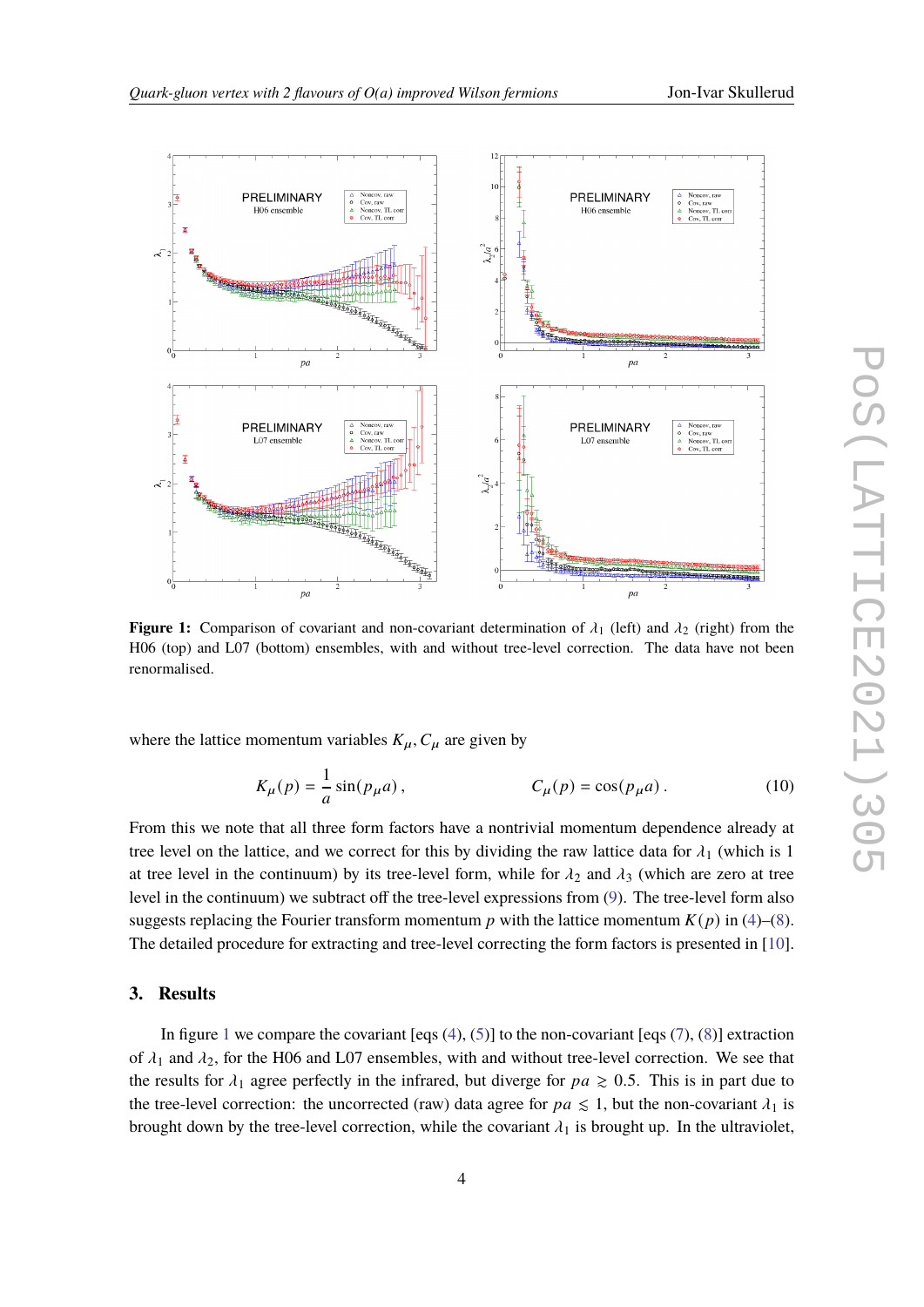<span id="page-4-0"></span>

**Figure 2:** Quark mass and flavour dependence of (top to bottom)  $\lambda_1$ ,  $\lambda_2$  and  $\lambda_3$ . The left panel compares the Q07 (quenched) and H07 (dynamical) ensemble, while the right panel compares the L07 and H07 ensembles. Also shown are the 1-loop perturbative result as well as the Ball–Chiu vertex which satisfies the abelian Ward–Green–Takahashi identity.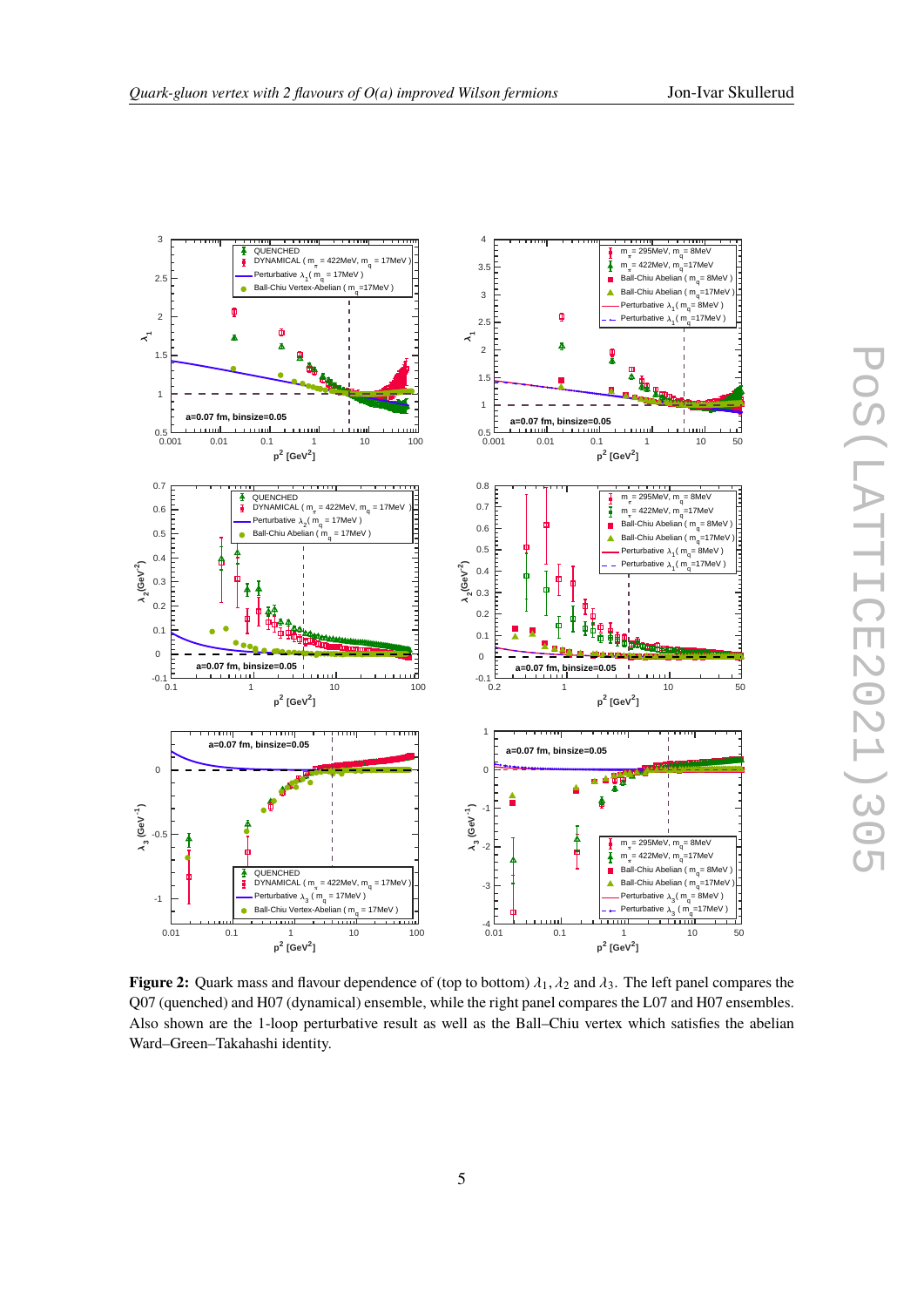the covariant  $\lambda_1$  goes to zero at tree level, and this is also seen in the raw data. The tree-level corrected, covariant  $\lambda_1$  therefore becomes very noisy in the UV.

In the case of  $\lambda_2$ , the covariant and non-covariant determinations agree very well after tree-level corrections for  $pa \leq 1$ , while in the ultraviolet the covariant data fall off somewhat more slowly than the non-covariant ones.

In figure [2](#page-4-0) we compare the results for the form factors  $\lambda_1, \lambda_2, \lambda_3$ , renormalised at 2 GeV, for the Q07 (quenched), H07 and L07 ensembles. All these have the same lattice spacings, but differ in their quark flavour content. In the left panel, comparing the Q07 to the H07 ensemble, we see that the dynamical fermions have a moderate effect on all three form factors, and that including the sea quarks tends to enhance all of the form factors in the infrared. In the right panel we compare the H07 and L07 ensembles, which differ only by their quark mass. We see a similar effect, where the lighter quark gives a stronger enhancement in the infrared.

Next, in figure [3](#page-6-1) we compare the form factors at different lattice spacings for the same physical quark mass. For the lighter quarks (L07 and L08) we see very little lattice spacing dependence, while for the heavier quarks (H06 and H07) a clear enhancement in the infrared is seen for all form factors as we approach the continuum limit.

Finally, in figure [4](#page-7-1) we show the results from all our  $N_f = 2$  ensembles, together with the earlier quenched results from [\[7\]](#page-8-5). The earlier results were obtained using a mean-field (tadpole) improved rather than a nonperturbatively determined clover coefficient, with a lattice spacing of 0.093 fm and a valence quark mass corresponding to  $m_{\pi} \approx 880 \text{ MeV}$  [\[12\]](#page-8-6). We find good agreement with the old results, suggesting once again that quenching, lattice spacing and quark mass effects are moderate.

# **4. Outlook**

We have presented results for the quark–gluon vertex in the soft gluon limit with two flavours of  $O(a)$ -improved Wilson fermion. The results are consistent with previous results in the quenched approximation, showing moderate dependence on flavour content, quark mass and lattice spacing in the range studied here. We have employed two different methods (covariant and non-covariant) to extract the form factors  $\lambda_1$  and  $\lambda_2$ , and the results are consistent in the infrared. There is some discrepancy between the two methods for  $\lambda_1$  at mid-momentum which still needs to be understood.

Our next step will be to compute the vertex in more general kinematics, which will give access to the full set of 12 form factors. Recent studies based on Dyson–Schwinger equations and exploiting Slavnov–Taylor identities [\[2,](#page-7-2) [4\]](#page-7-3) suggest that only a few of these form factors give a significant contribution to the strength of the vertex, and our calculations will aim to check these findings.

#### **Acknowledgments**

The gauge fixing and calculations of the fermion propagators were performed on the HLRN supercomputing facilities in Berlin and Hanover. JIS has been supported by Science Foundation Ireland grant 11/RFP.1/PHY/1362. AS acknowledges support by the DFG as member of the SFB/TRR55 and GRK1523. OO and PJS acknowledge support from FCT (Portugal) Projects No. UID/FIS/04564/2019 and UID/FIS/04564/2020. PJS acknowledges financial support from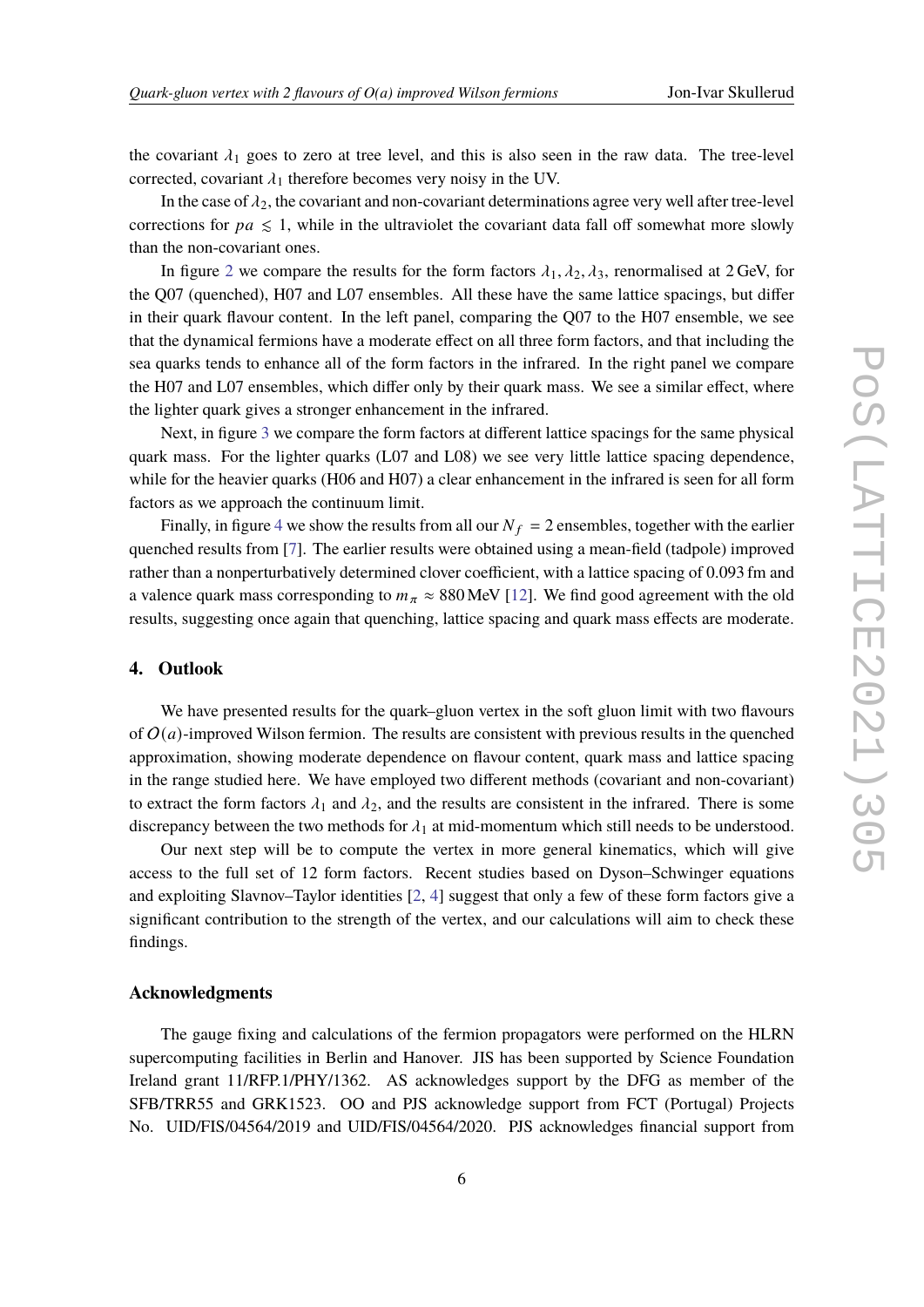<span id="page-6-1"></span>

**Figure 3:** Lattice spacing dependence of (top to bottom)  $\lambda_1$ ,  $\lambda_2$  and  $\lambda_3$ . The left panel compares the L08 and L07 ensembles, while the right panel compares the H07 and H06 ensembles.

FCT (Portugal) under Contract No. CEECIND/00488/2017. AK thanks Prof. A.W. Thomas for supporting this work.

# **References**

<span id="page-6-0"></span>[1] R. Williams, C. S. Fischer and W. Heupel, *Light mesons in QCD and unquenching effects from the 3PI effective action*, *Phys. Rev. D* **93** (2016), no. 3 034026 [[arXiv:1512.00455](http://arXiv.org/abs/1512.00455)].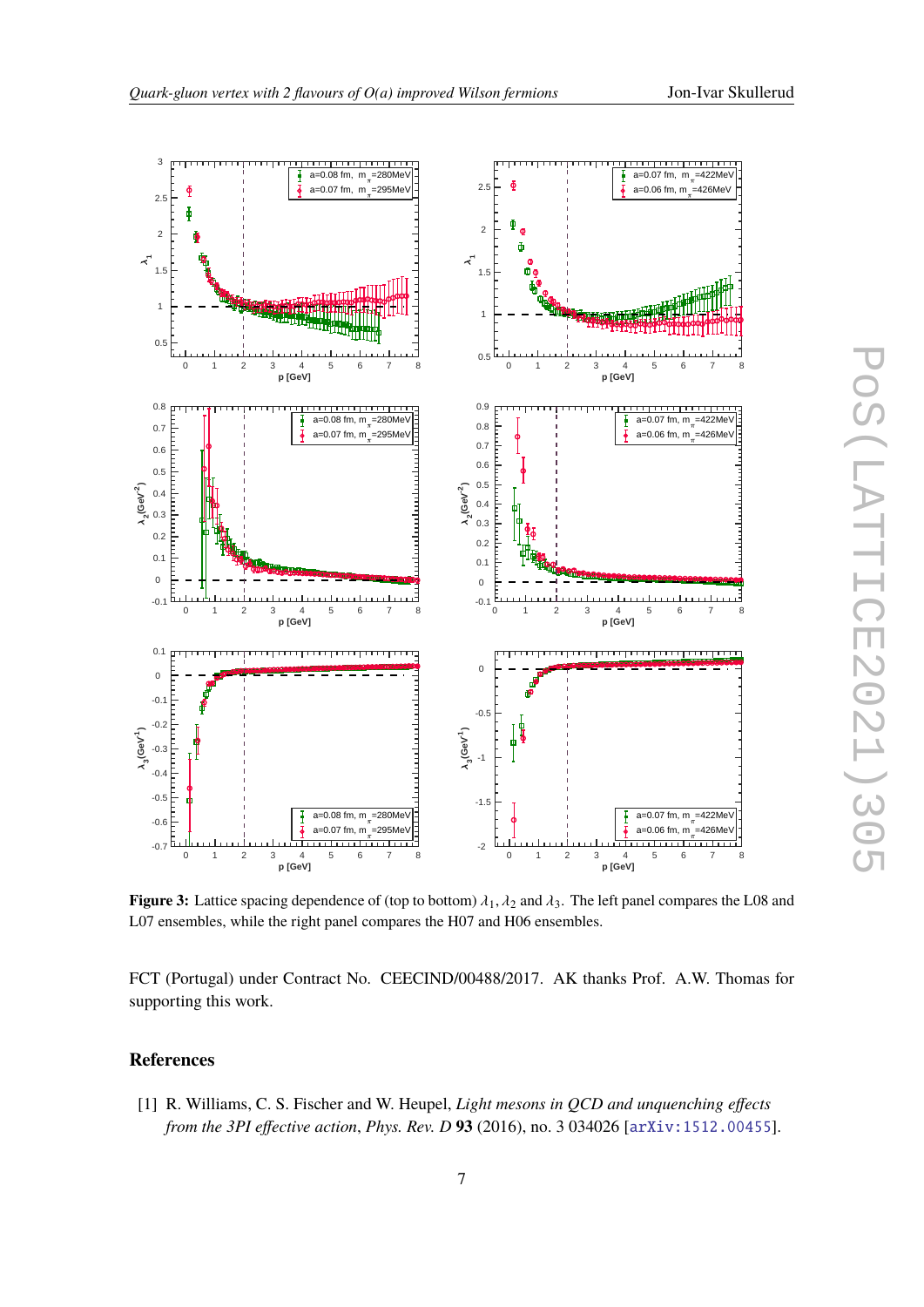<span id="page-7-1"></span>

**Figure 4:** All form factors, renormalised at  $\mu = 2$  GeV, compared with the quenched results from 2003 [\[7\]](#page-8-5), labelled "Q 2003". Left: covariant extraction; right: non-covariant extraction.

- <span id="page-7-2"></span>[2] D. Binosi, L. Chang, J. Papavassiliou, S.-X. Qin and C. D. Roberts, *Natural constraints on the gluon-quark vertex*, *Phys. Rev.* **D95** (2017), no. 3 031501(R) [[arXiv:1609.02568](http://arXiv.org/abs/1609.02568)].
- [3] A. C. Aguilar, J. C. Cardona, M. N. Ferreira and J. Papavassiliou, *Quark gap equation with non-abelian Ball–Chiu vertex*, *Phys. Rev.* **D98** (2018), no. 1 014002 [[arXiv:1804.04229](http://arXiv.org/abs/1804.04229)].
- <span id="page-7-3"></span>[4] F. Gao, J. Papavassiliou and J. M. Pawlowski, *Fully coupled functional equations for the quark sector of QCD*, *Phys. Rev. D* **103** (2021), no. 9 094013 [[arXiv:2102.13053](http://arXiv.org/abs/2102.13053)].
- <span id="page-7-0"></span>[5] L. Albino, A. Bashir, B. El-Bennich, E. Rojas, F. E. Serna and R. C. da Silveira, *The impact*